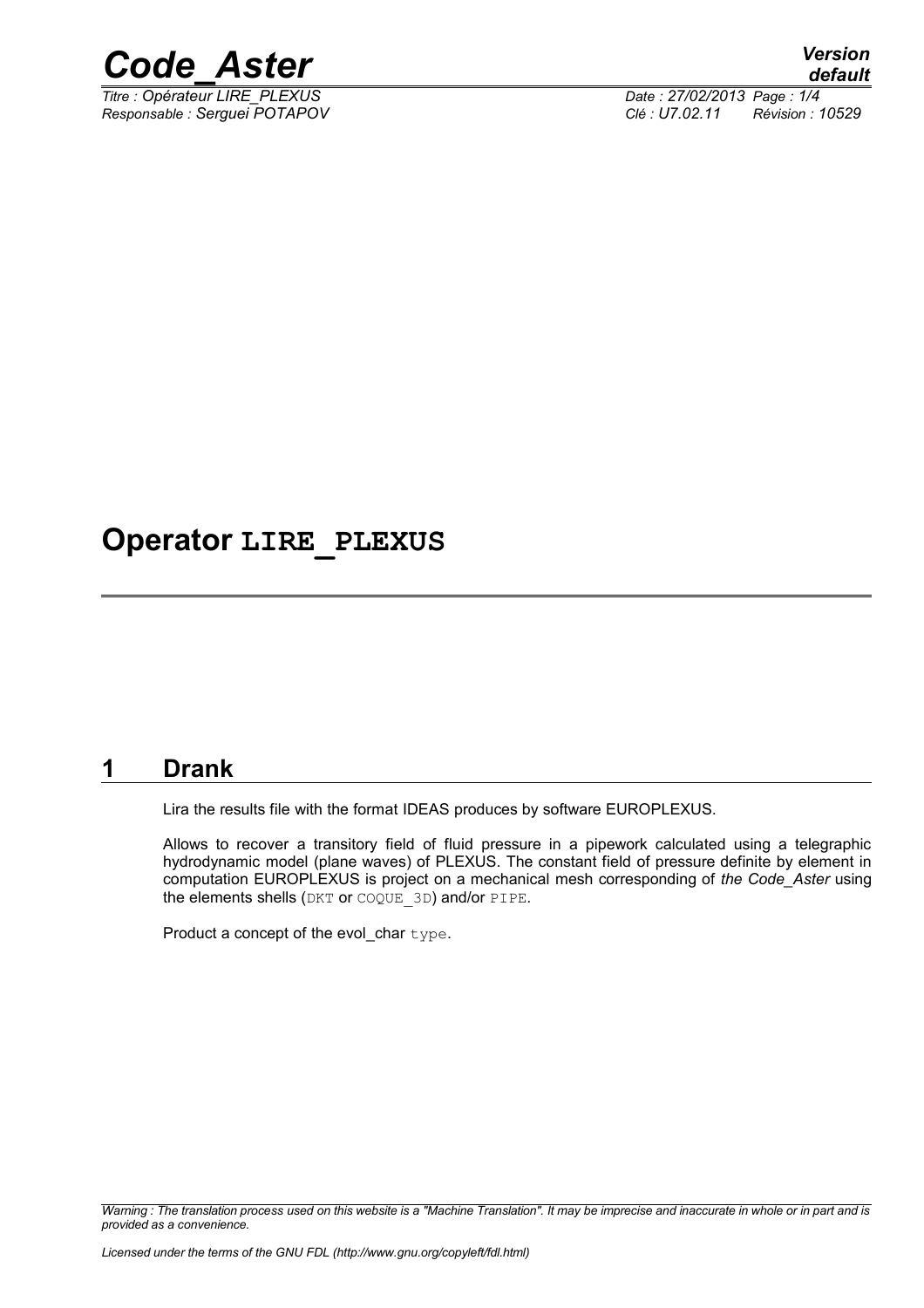# *Code\_Aster Version*

*Titre : Opérateur LIRE\_PLEXUS Date : 27/02/2013 Page : 2/4 Responsable : Serguei POTAPOV* 

*default*

### **2 Syntax**

presplex [evol\_char] = LIRE\_PLEXUS

**)**

|           |   | $\left(\begin{array}{cc} \Diamond & \text{UNITE=}\ \end{array}\right)$                                                                                                                                                               | iunit,<br>/19<br>$\mathbf{r}$    | $[1]$                                                         |
|-----------|---|--------------------------------------------------------------------------------------------------------------------------------------------------------------------------------------------------------------------------------------|----------------------------------|---------------------------------------------------------------|
| [DEFAULT] | ♦ | [DEFAULT]                                                                                                                                                                                                                            | FORMAT=' IDEAS',                 |                                                               |
|           |   | MAIL PLEXUS=<br>MAILLAGE=<br>MODELE=                                                                                                                                                                                                 | mplexus,<br>master,<br>modaster, | [MESH]<br>[MESH]<br>[MODEL]                                   |
| [DEFAULT] |   | $/TOUT ORDER = 'OUT',$<br>$\begin{array}{rclclclcl} \text{\texttt{/NUME_ORDRE}} & = & \text{lordre} \end{array} \text{\texttt{,}}$<br>/LIST ORDRE = lenti,<br>$/$ INST = linst,<br>$/LIST$ INST = linst,<br>$\Diamond$   PRECISION=/ | prec,<br>$/1. D-6$ ,             | $[L I]$<br>[LISTIS]<br>[L R]<br>[LISTR8]<br>$\lceil R \rceil$ |
|           |   | $CRITERE=$                                                                                                                                                                                                                           | "RELATIF",<br>"ABSOLU",          | [DEFAULT]                                                     |
|           | ♦ | TITER=                                                                                                                                                                                                                               | 1 titre,                         | $[L$ KN]                                                      |

*Warning : The translation process used on this website is a "Machine Translation". It may be imprecise and inaccurate in whole or in part and is provided as a convenience.*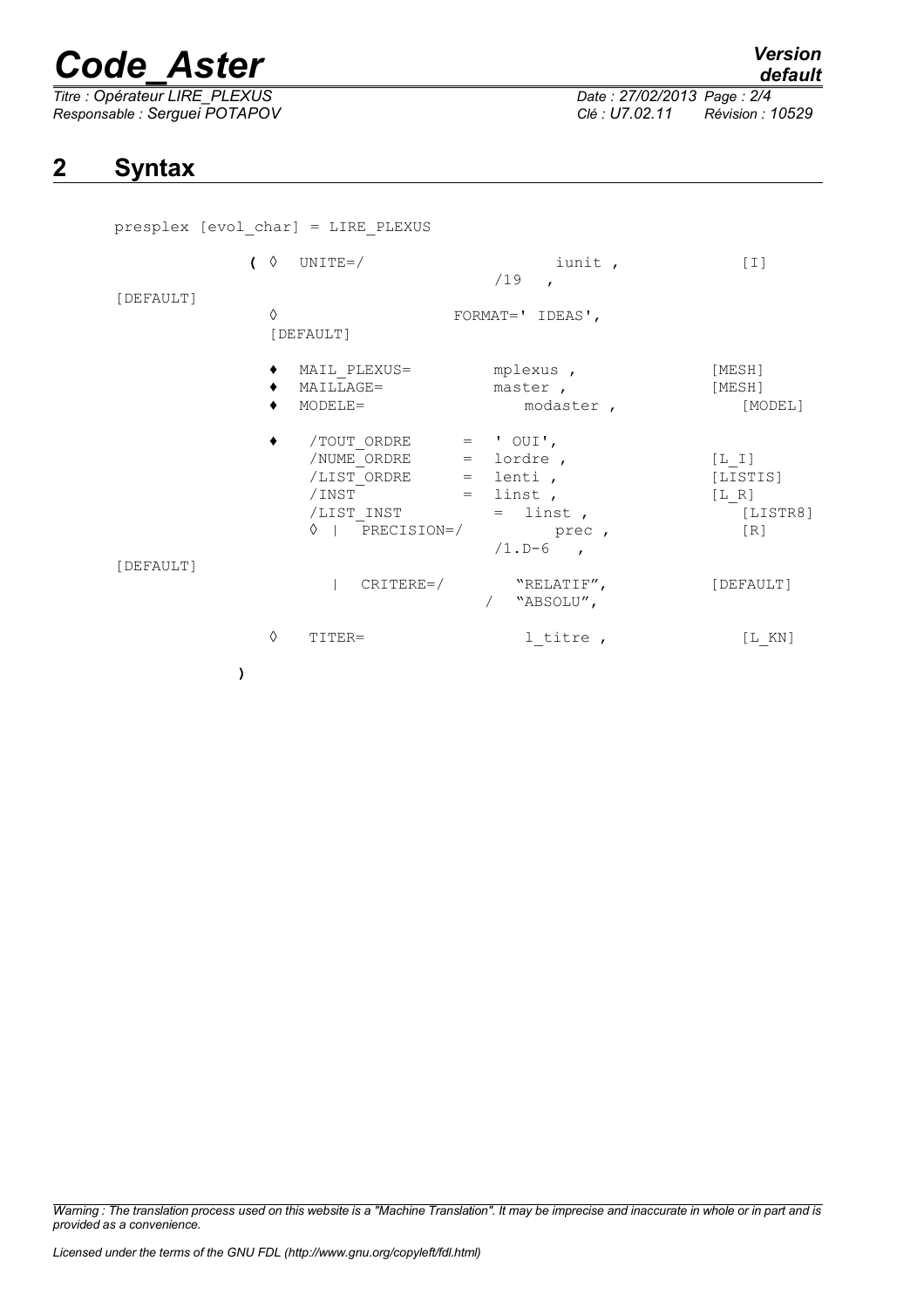# *Code\_Aster Version*

*Titre : Opérateur LIRE\_PLEXUS Date : 27/02/2013 Page : 3/4 Responsable : Serguei POTAPOV Clé : U7.02.11 Révision : 10529*

*default*

### **3 Operands**

#### **3.1 Operands FORMAT / UNITE**

◊ FORMAT = "IDEAS"

Reading of the file to the format IDEAS.

◊ UNITE = iunit

logical Number of unit of the file to the universal format IDEAS, by default 19.

#### **3.2 Operand MAIL\_PLEXUS**

♦ telegraphic MAIL\_PLEXUS = mplexus hydrodynamic Mesh of EUROPLEXUS on which one reads the field of pressure function of time.

#### **3.3 Operand MAILLAGE**

 $MAILLAGE = master$ 

Mesh for the computation of *Code\_Aster* on which one projects the field of pressure read.

#### **3.4 Operand MODELS**

 $MODELS = modaster$ 

Name of the model where definite affected ones on the mesh of Code\_Aster *the are element types finished*.

#### **3.5 Operands TOUT\_ORDRE / NUME\_ORDRE / LIST\_ORDRE / INST / LIST\_INST / accuracy / CRITERE**

Selection in a data structure result [U4.71.00].

#### **3.6 Operand TITER**

◊ TITER = l\_titre

Title which one wants to give to result [U4.03.01].

*Warning : The translation process used on this website is a "Machine Translation". It may be imprecise and inaccurate in whole or in part and is provided as a convenience.*